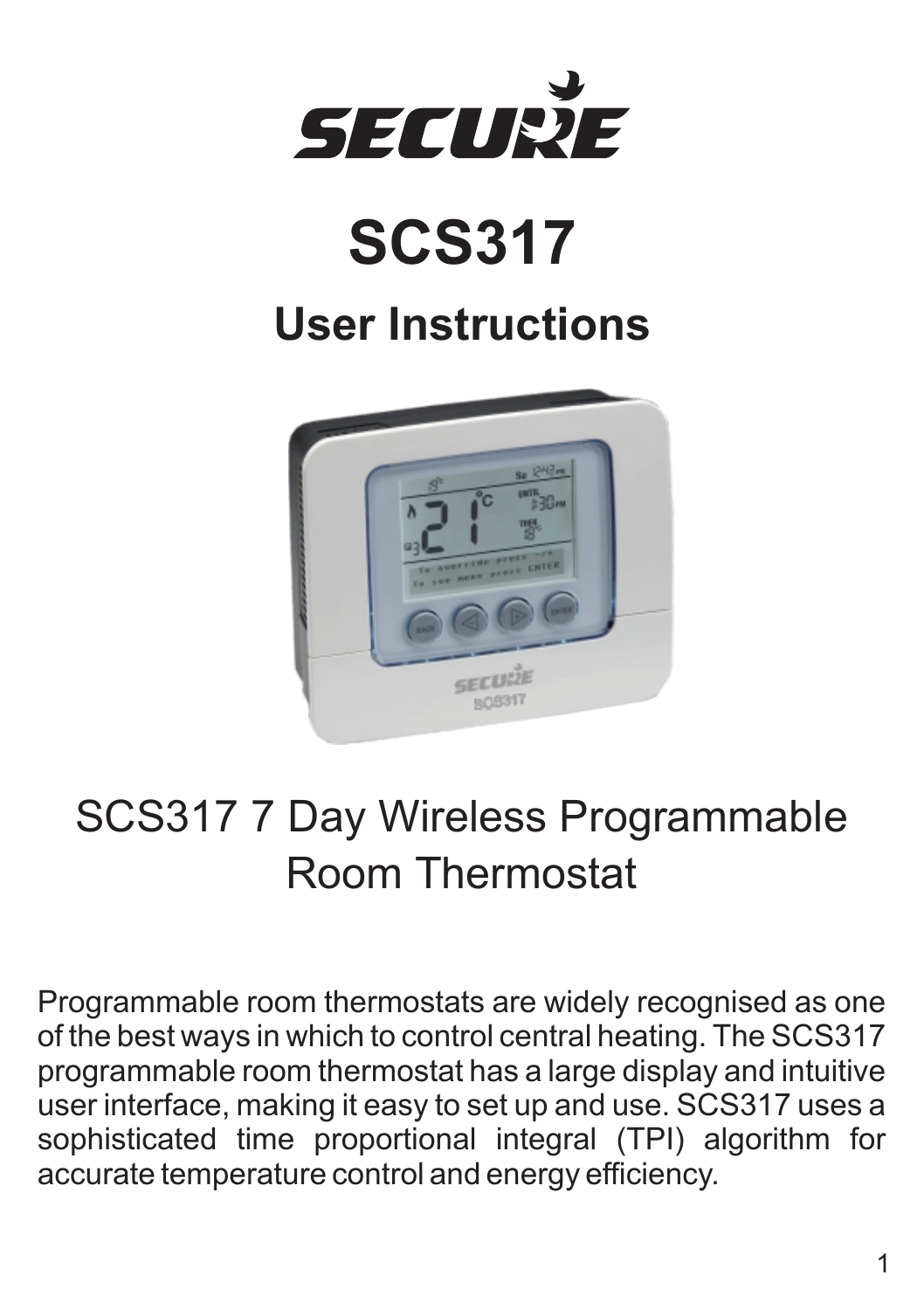# **SCS317**

# **DISPLAY**

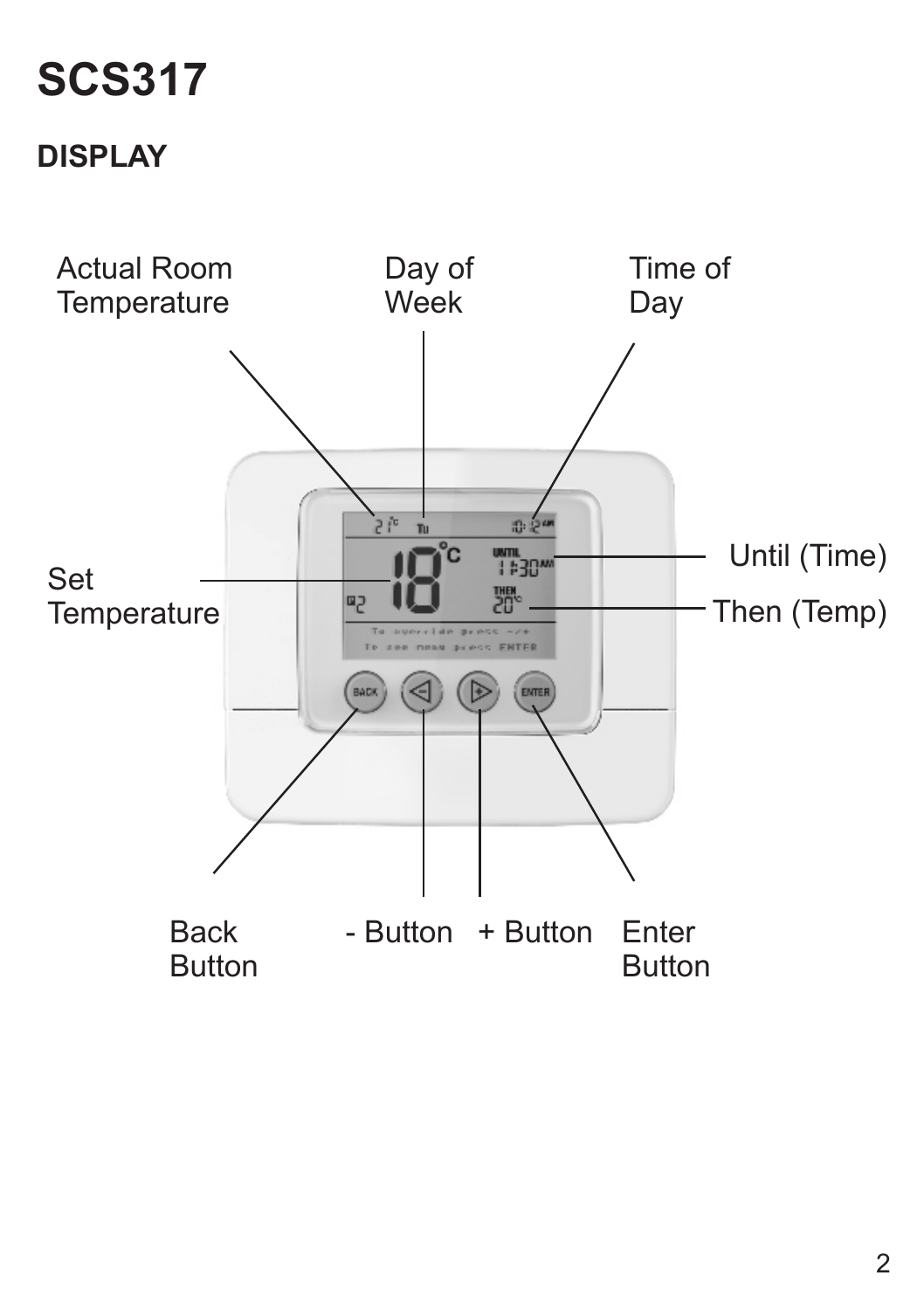#### **DISPLAY**

| <b>Actual Room Temperature</b> | This is the actual room temperature<br>measured by the SCS317                                                                                            |
|--------------------------------|----------------------------------------------------------------------------------------------------------------------------------------------------------|
| <b>Set Temperature</b>         | This is the temperature that the SCS317<br>will allow the room to reach. The<br>temperature range can be set between<br>$5^{\circ}$ C and $30^{\circ}$ C |
|                                | When the temperature shown in the<br>display is achieved the SCS317 will<br>switch the heating OFF.                                                      |
|                                | If the temperature in the room falls below<br>the setting the SCS317 will switch the<br>heating ON.                                                      |
| Until (time)                   | This is the time that the next<br>temperature setting is due to operate                                                                                  |
| Then (temp)                    | This is the temperature setting that is<br>due to operate next                                                                                           |
| Day of the week                | It is important that the correct day of the<br>week shows in the display                                                                                 |
| Time of day                    | This is the current time of day                                                                                                                          |
| <b>Setting Buttons</b>         | Press any button to illuminate the<br>display.                                                                                                           |
|                                | The message 'To override press -/+ To<br>see menu press ENTER' will appear                                                                               |
| <b>i</b> No Radio waves        | Wireless connection not set up                                                                                                                           |
| Solid Radio Antenna            | Z-Wave communication present<br>- Flashing Radio Antenna - Temporary<br>loss of Z-Wave communication                                                     |

#### **ACTIVATING THE BACK-LIT DISPLAY**

Press any button to illuminate the display. This will remain illuminated for 10 seconds

#### **GENERALINFORMATION**

During programming please note that the display will return to its normal operating screen if the last button press exceeds 10 seconds. 3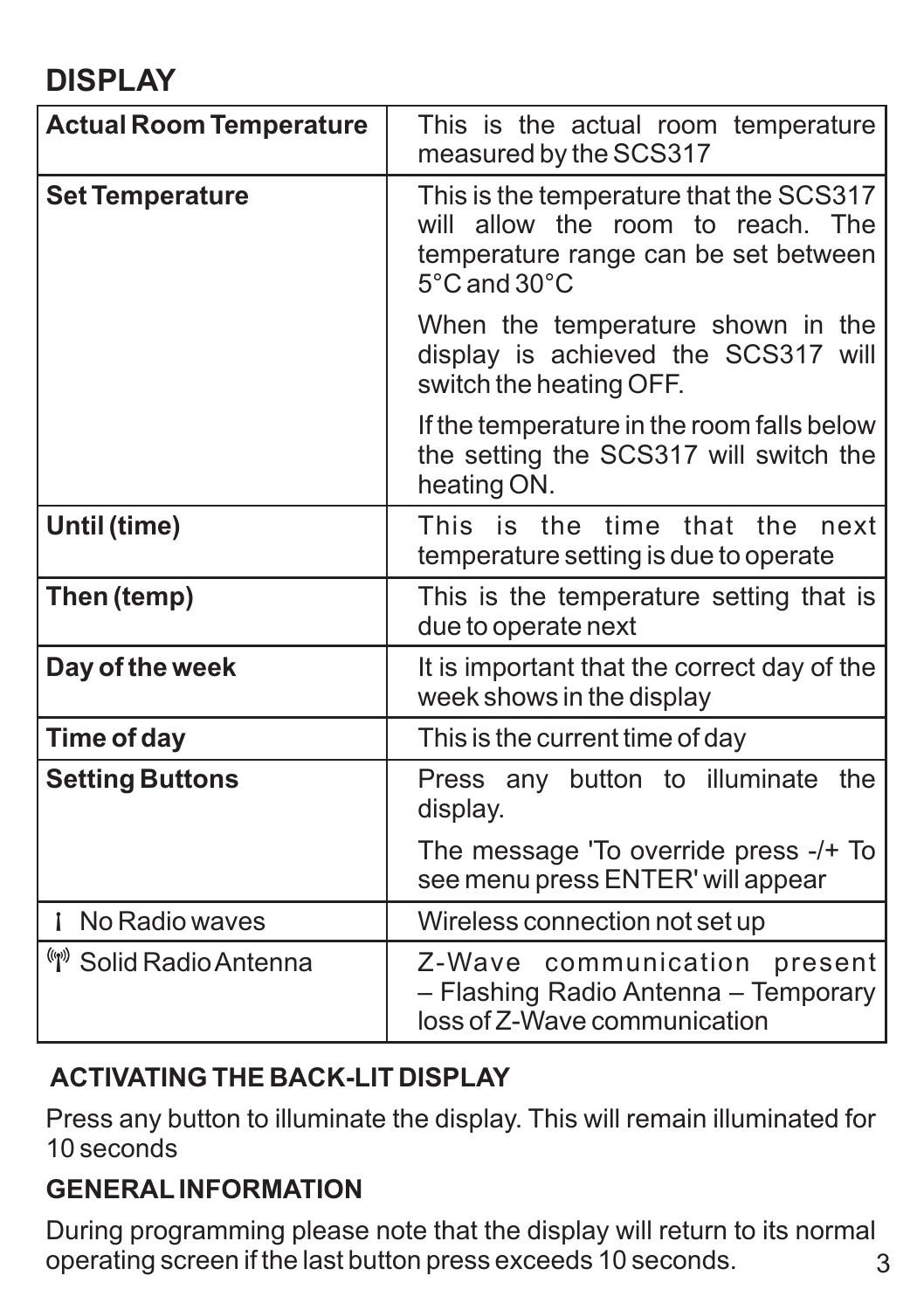# **TEMPORARYOVERRIDE**

A temporary temperature change can be made at any time. It is also possible to extend how long this temperature override is in operation.



The temperature will revert to its normal programmed setting at the next timed temperature change

# **TEMPORARY OVERRIDE WITH TIME EXTENSION**

(Maximum of 4 hours)



The temperature will revert to its normal programmed setting at the next timed temperature change.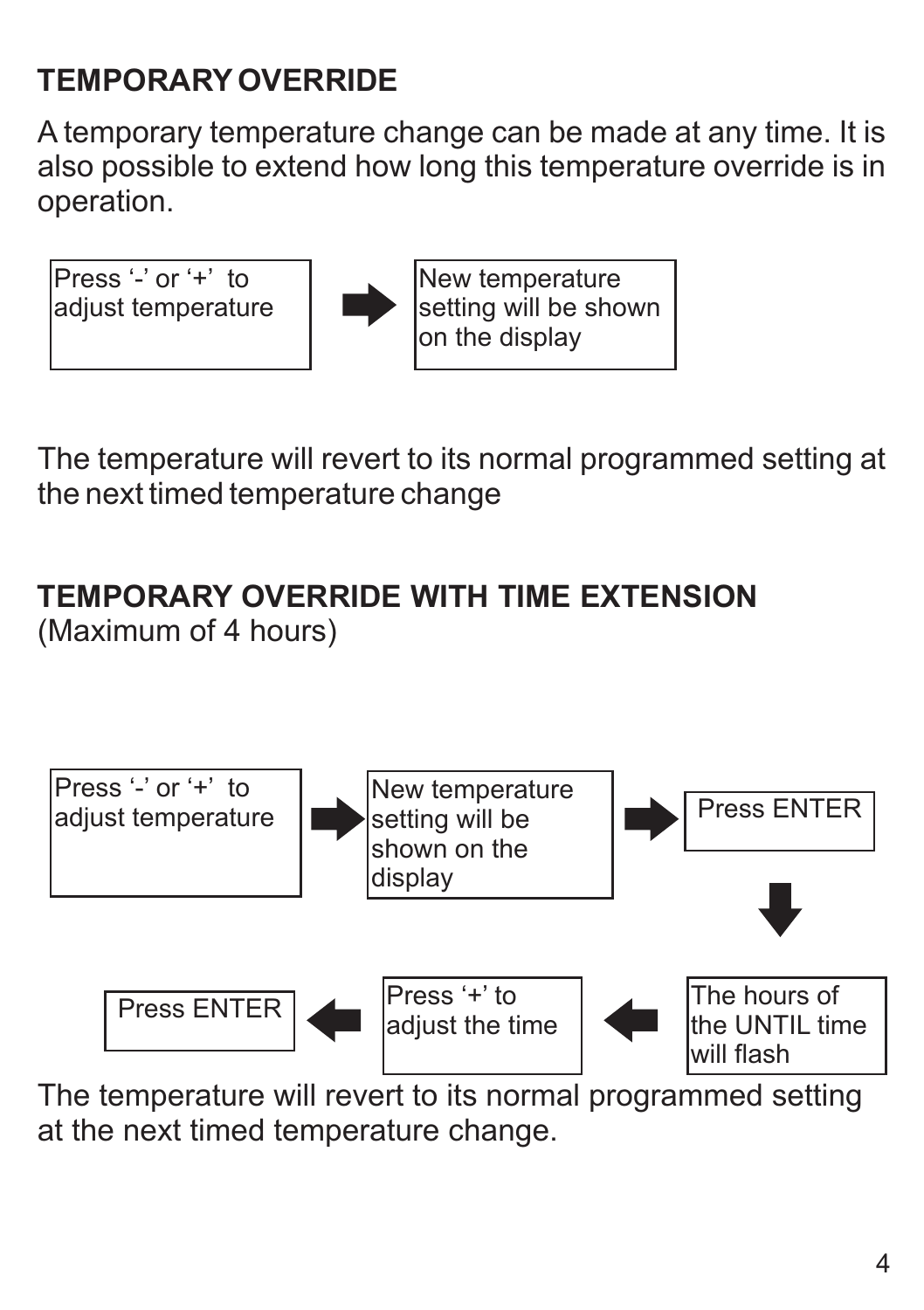# **PERMANENT OVERRIDE**



In the 'HOLD' position the temperature can be overridden by pressing either the '-' or '+' buttons. This will then become the new 'HOLD' temperature

#### **PERMANENT OVERRIDE – CANCELLATION**

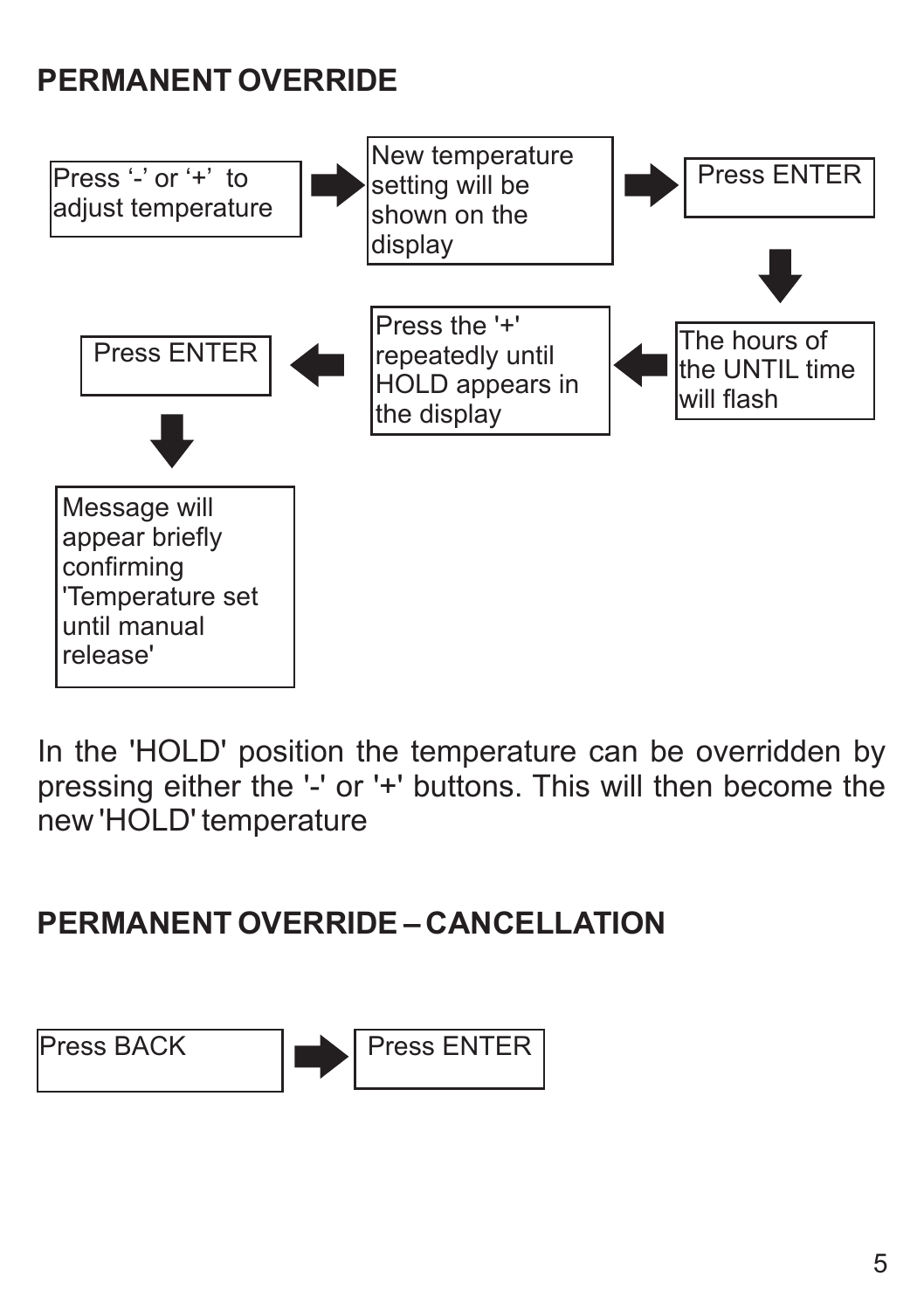## **SETTING UPTHE SCS317**

Upon initial installation the SCS317 has the following factory default settings

#### **Settings – Monday to Friday**

|          | Time       | <b>Target Temperature</b> |
|----------|------------|---------------------------|
| Period 1 | $06:00$ am | 20 °C                     |
| Period 2 | $08:30$ am | 18 °C                     |
| Period 3 | 11:30 am   | 20 °C                     |
| Period 4 | $01:30$ pm | 18 °C                     |
| Period 5 | 05:00 pm   | 21 °C                     |
| Period 6 | 10:00 pm   | 15 °C                     |

#### **Settings – Saturday and Sunday**

|          | Time       | Target Temperature |
|----------|------------|--------------------|
| Period 1 | $07:00$ am | 20 °C              |
| Period 2 | $10:00$ am | 19 °C              |
| Period 3 | $11:30$ am | 21 °C              |
| Period 4 | 01:30 pm   | 18 °C              |
| Period 5 | 05:00 pm   | 21 °C              |
| Period 6 | $11:00$ pm | 15 °C              |

These can be changed by the installer or the end user at any time by accessing the MAIN MENU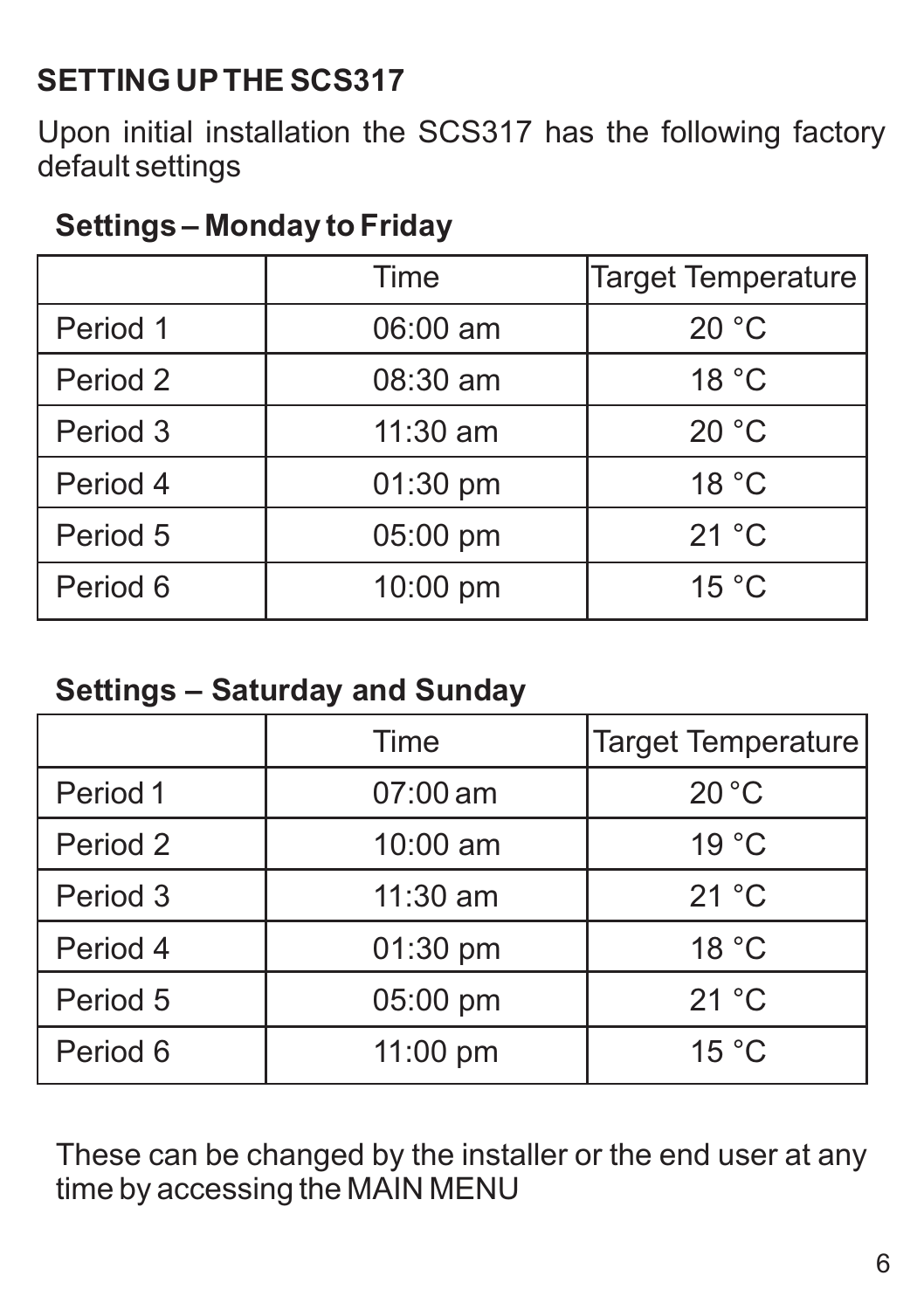#### **MAIN MENU**

To access the MAIN MENU take the following steps:



Press ENTER twice Press '-' or '+' to toggle between the menu options

#### **MENU OPTIONS**

| Programme   | This allows the user to adjust the different<br>time and temperature settings from the<br>factory default settings shown in the table on<br>page 6.<br>Up to six different temperature levels can be<br>set in any 24 hour period                                                                                                                                                                                             |
|-------------|-------------------------------------------------------------------------------------------------------------------------------------------------------------------------------------------------------------------------------------------------------------------------------------------------------------------------------------------------------------------------------------------------------------------------------|
| Standby     | This puts the SCS317 into Frost protection or<br>Standby condition and allows the heating to<br>be permanently switched off but will activate<br>and switch the heating on if the temperature<br>in the house falls below the standby<br>temperature set.<br>All programme settings are overridden and<br>the unit will not return to normal operation<br>until the standby period has ended by<br>pressing the ENTER button. |
| Holiday     | This puts the SCS317 into a temporary<br>standby mode with a start and end date<br>which can be set to coincide with a holiday<br>period. At the end of the set period the<br>SCS317 will resume normal operation                                                                                                                                                                                                             |
| Time / Date | The SCS317 has a built in clock and<br>calendar. This will require setting on initial<br>installation. If this has not been set on<br>installation please go to Setting the TIME and<br>DATE section on page 12 before continuing                                                                                                                                                                                             |
| Set Up      | Enables the programming of various options<br>outlined in the SET UP MENU on page 13 of<br>these instructions - These should be set on<br>installation.                                                                                                                                                                                                                                                                       |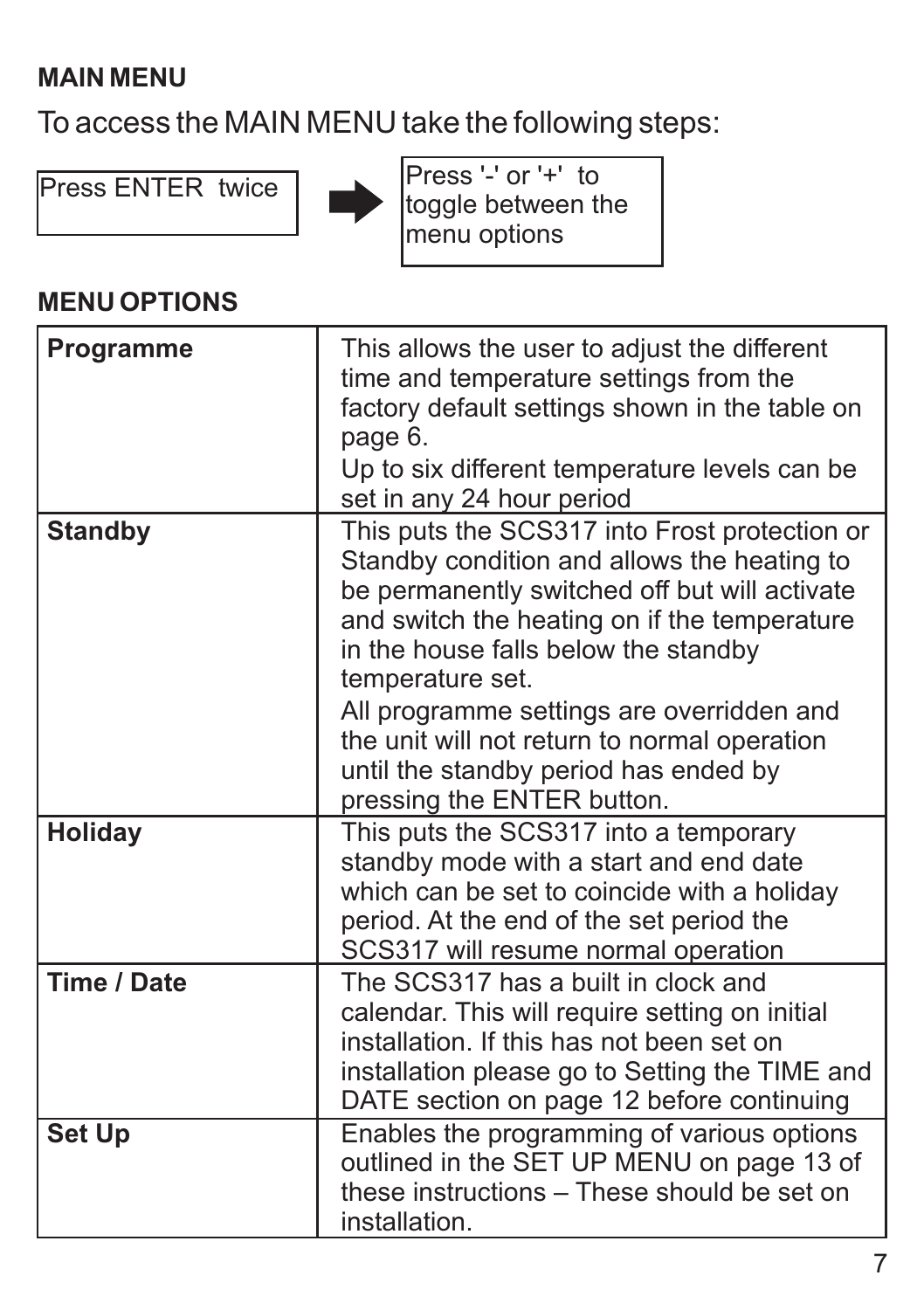#### **Setting the PROGRAMME**

Six time and temperature settings are available in each 24 hour period. Pressing BACK at any time in this process will return you to normal operating mode.



| If you require to set further periods for   On completion of period 6 |
|-----------------------------------------------------------------------|
| the same day, the next period will now $ (P6)$ go to the copy         |
| automatically flash. Follow this process  process on Page 9 of this   |
| Ibooklet                                                              |
|                                                                       |

If only two different temperature settings are required in 24 hours then set the first time and temperature using programme one (P1) and the second time and temperature setting using programme setting two (P2). The remaining programmes (P3 to P6) should all be set to the same time and temperature as P2.

This same method can be used if three, four or five temperature levels are required, always using the first settings to provide the temperature change commands with the remaining settings that are not required set to the same time and temperature as the last required setting.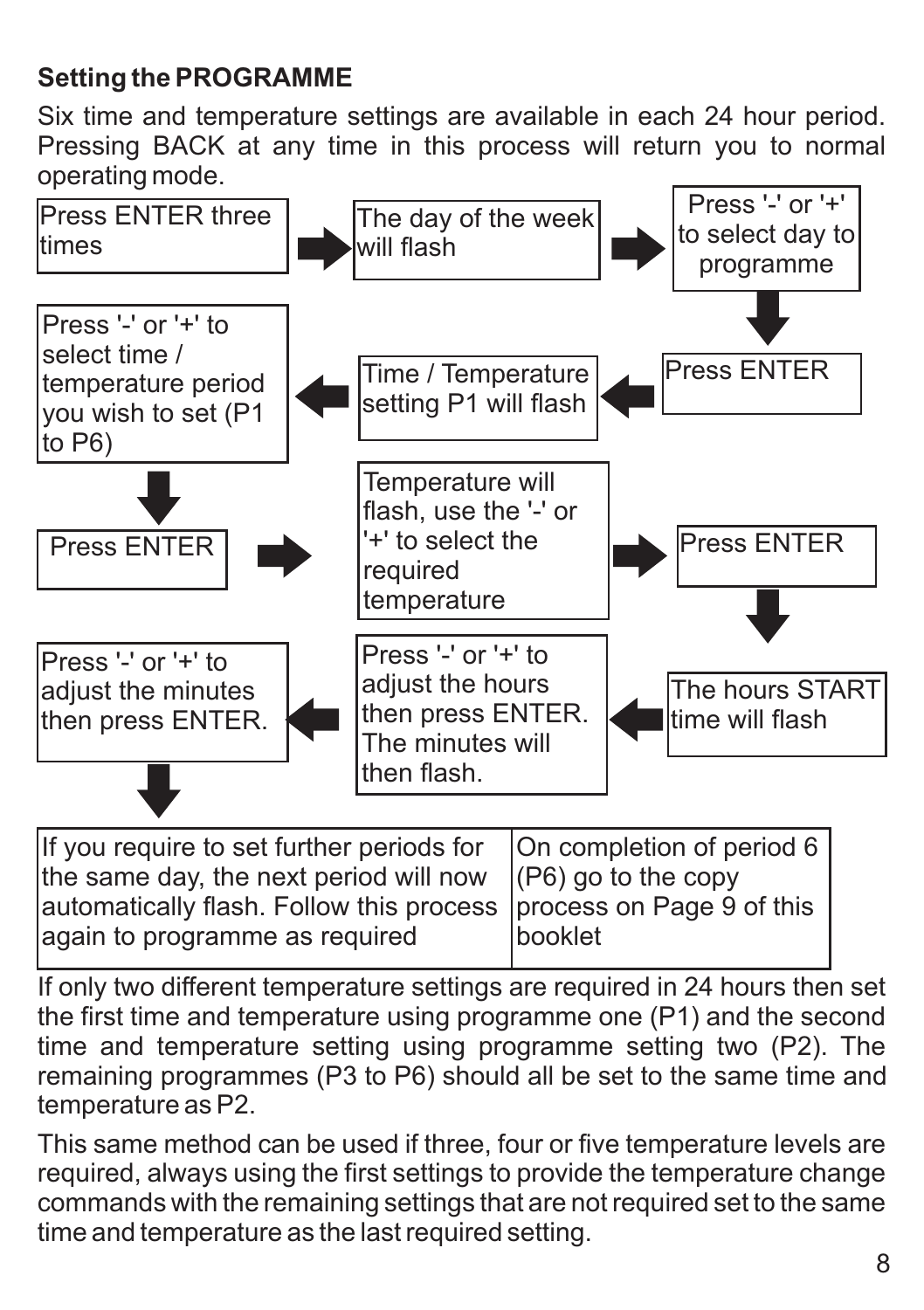#### **To copy the same programmes to other days of the week, please follow the process below**



### To exit STANDBY mode, press ENTER TWICE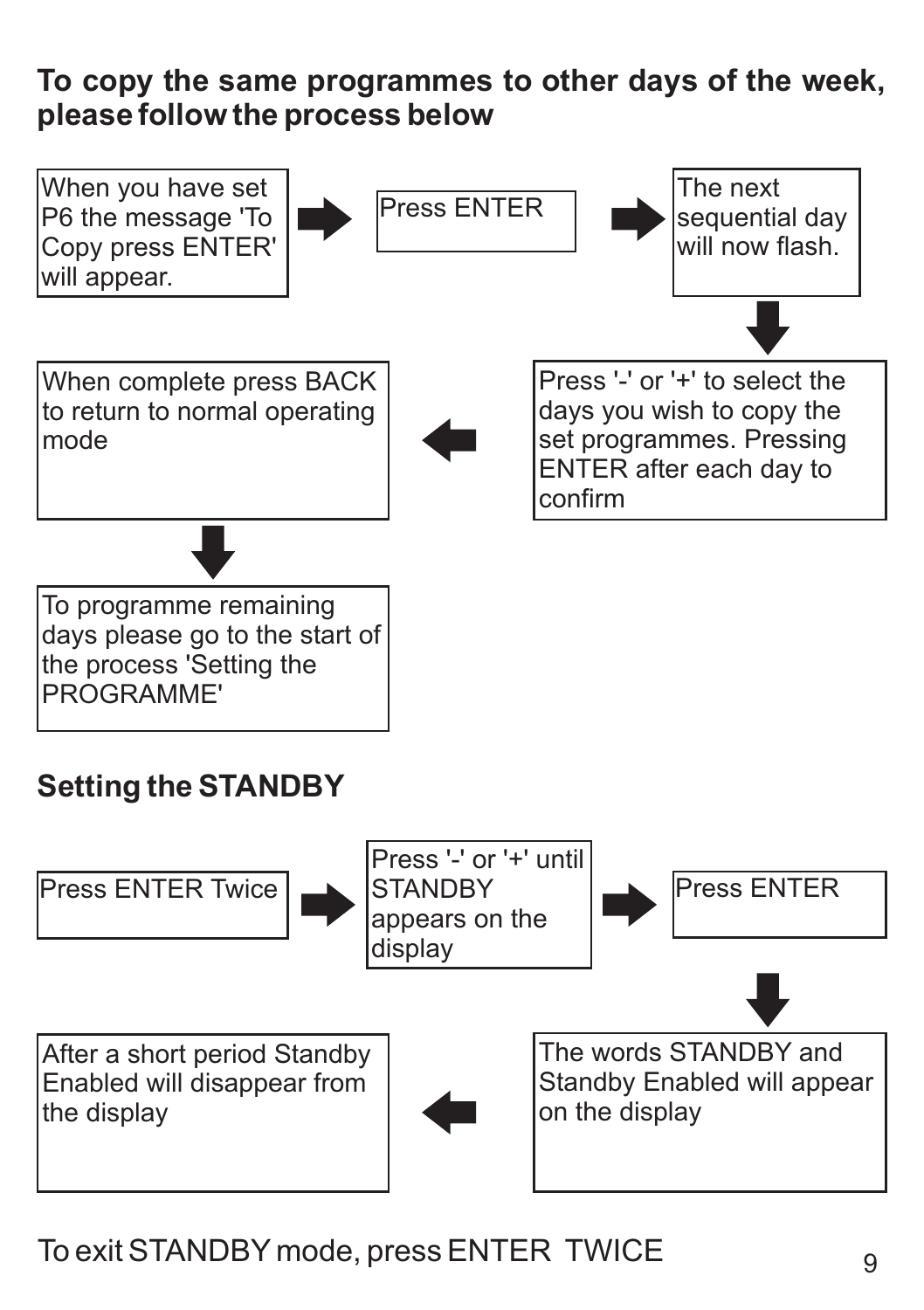# **Setting the HOLIDAY programme**

Pressing BACK at any time in this process will return you to normal operating mode

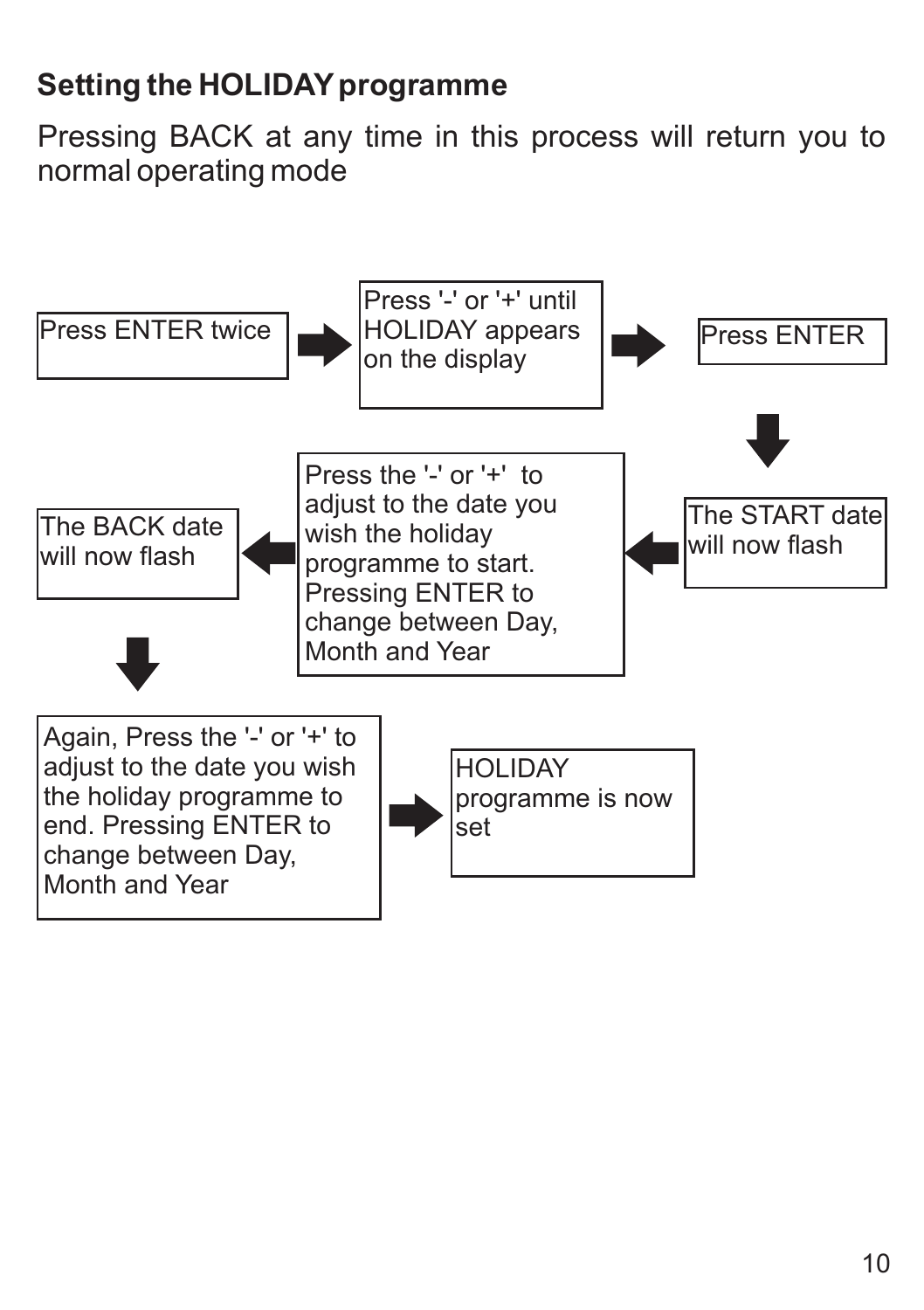If the holiday period START date matches today's date, the STANDBY temperature will be shown on the display together with the suitcase icon

If the holiday period START date does not match today's date the display will remain in normal operating mode but with the suitcase icon appearing on the right of the display. Indicating a holiday period is pending



To cancel a set holiday programme in ADVANCE of its activation, re-programme using the above procedure and set the START date and BACK date to today's date.

To cancel a set holiday programme during activation press ENTER button twice, the unit will return to normal operating mode and the suitcase icon will disappear.

THE DATES SPECIFIED BECOME EFFECTIVE FROM MIDNIGHTOF THE DAYENTERED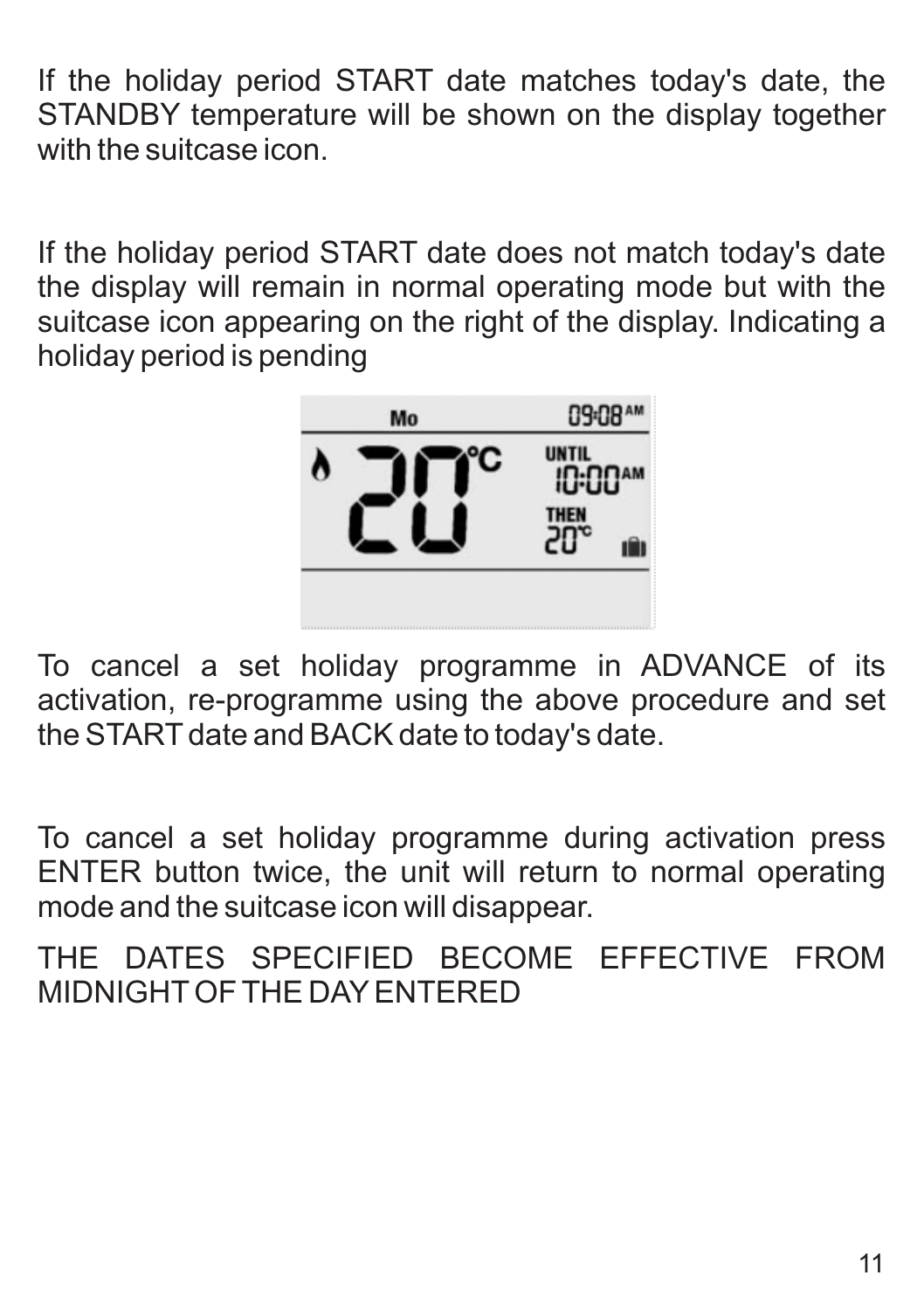# **Setting the TIME and DATE**

Pressing BACK at any time in this process will return you to normal operating mode



If an incorrect date is entered the wrong day will appear in the normal operating screen.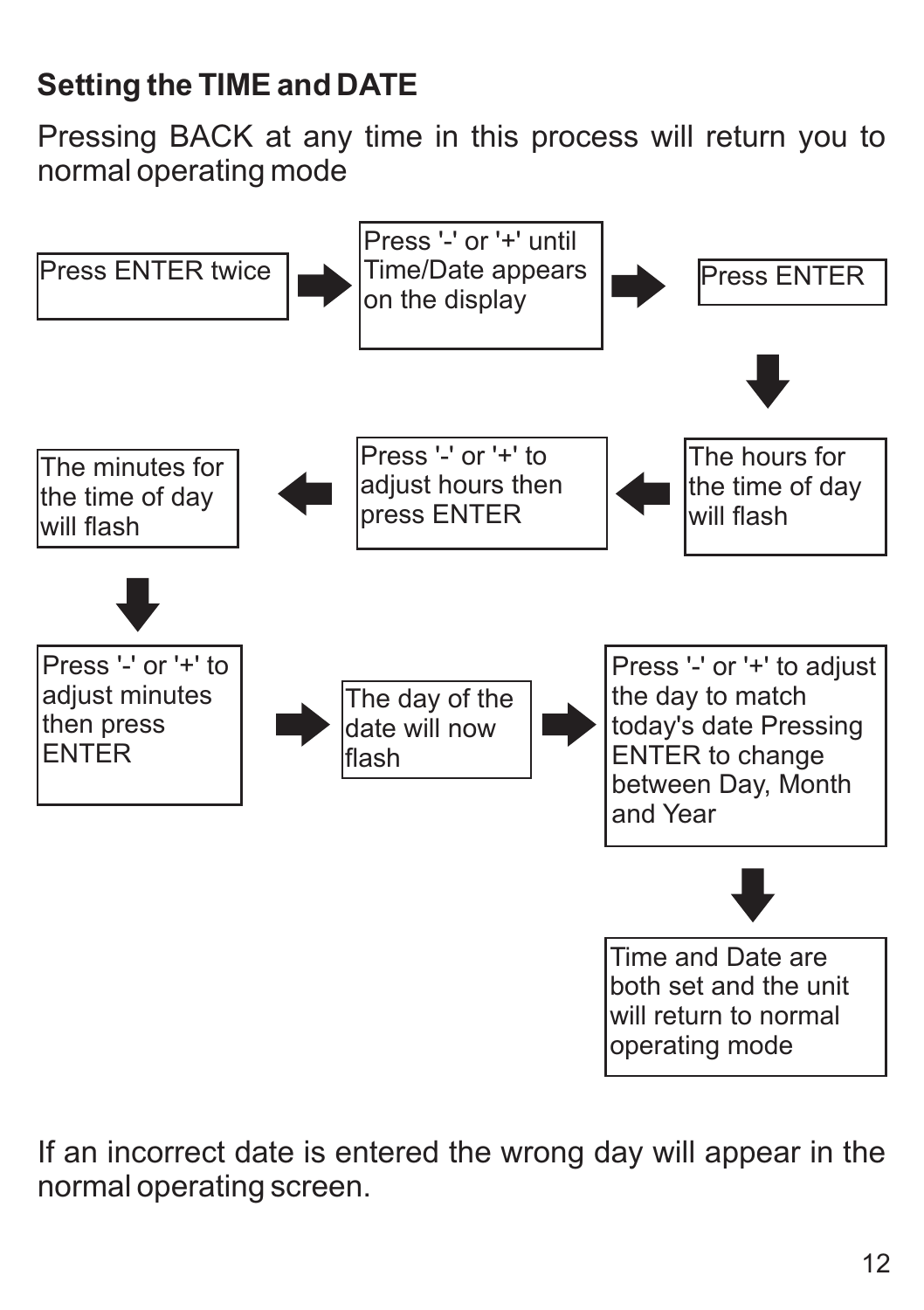# **SETUP MENU**

To access the SET UP MENU take the following steps:



Press '-' or '+' until the display



Press '-' or '+' to toggle between the menu options detailed below

# **MENU OPTIONS**

| Select clock format        | This allows the display to show the time in<br>24 hour or AM/PM format                                                                              |
|----------------------------|-----------------------------------------------------------------------------------------------------------------------------------------------------|
| Daylight saving            | This is the adjustment made in the UK when<br>the clocks go back or forward in the Autumn<br>and Spring.                                            |
|                            | Default setting ON                                                                                                                                  |
| <b>Standby temperature</b> | This is the temperature setting used when in<br>Standby or Holiday mode (Min 5°C / Max<br>30°C)                                                     |
|                            | In cold weather the heating will activate if<br>the temperature being measured falls below<br>this temperature setting.                             |
|                            | Lower temperature limit This sets the lowest temperature setting the<br>SCS317 will allow to be programmed.<br>The default setting is $5^{\circ}$ C |
|                            | <b>Upper temperature limit</b> This sets the highest temperature setting<br>the SCS317 will allow to be programmed<br>The default setting is 30°C   |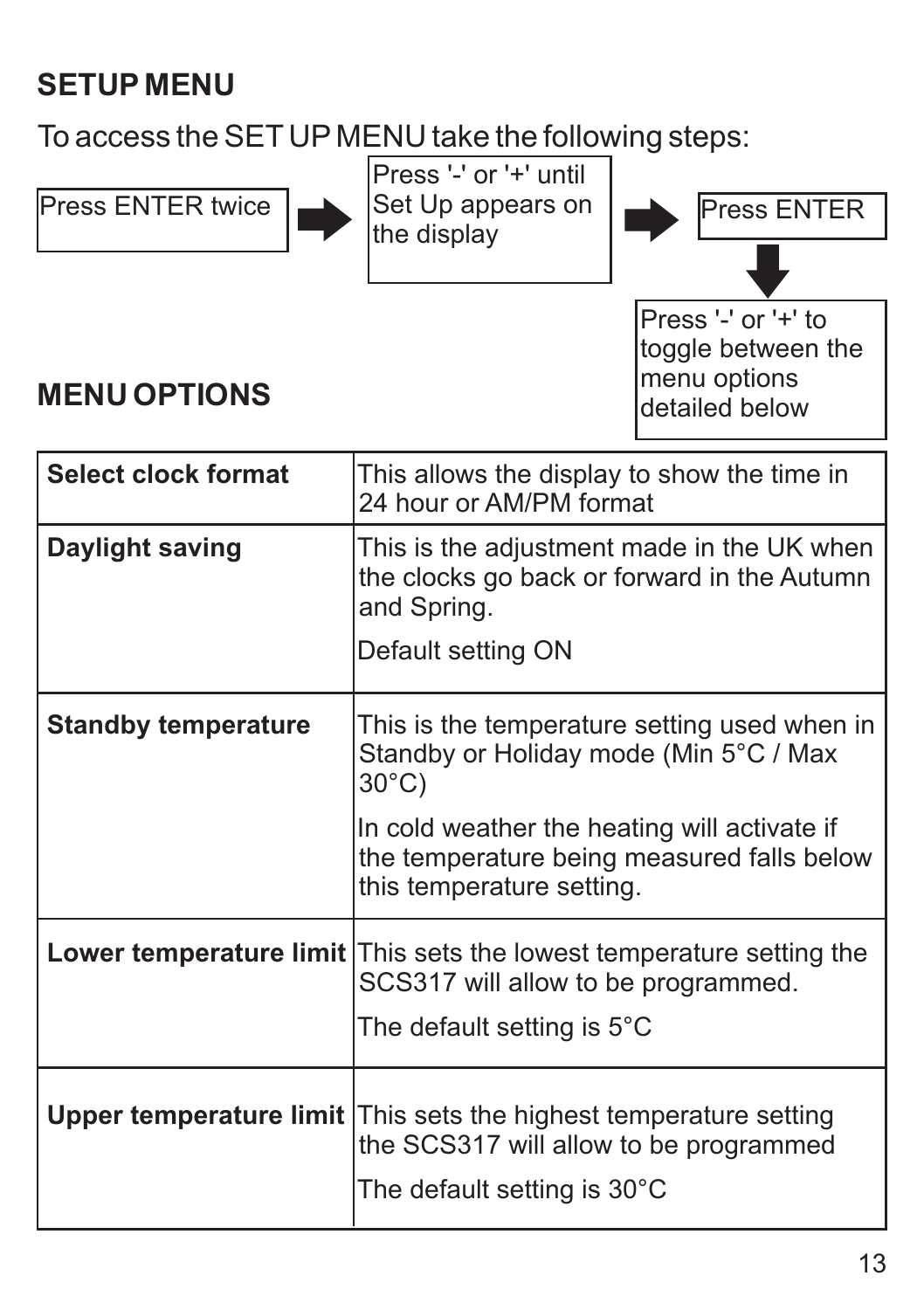| TPI cycles per hour   | This setting helps the TPI energy saving<br>software to operate correctly depending on<br>the type of heating system you have                                    |
|-----------------------|------------------------------------------------------------------------------------------------------------------------------------------------------------------|
| Optimum start         | This calculates the amount of time the<br>SCS317 may need to switch on in advance<br>of the next target temperature setting in<br>order to meet the requirement. |
| <b>Tamper setting</b> | This setting allows a 4 digit release code to<br>be set up to stop unauthorised adjustments<br>being made in multi occupancy buildings.                          |
| Set up Z-Wave         | Wireless connection to receiver                                                                                                                                  |

#### **Setting the SELECT CLOCK FORMAT**

Pressing BACK at any time in the process will return you to normal operating mode

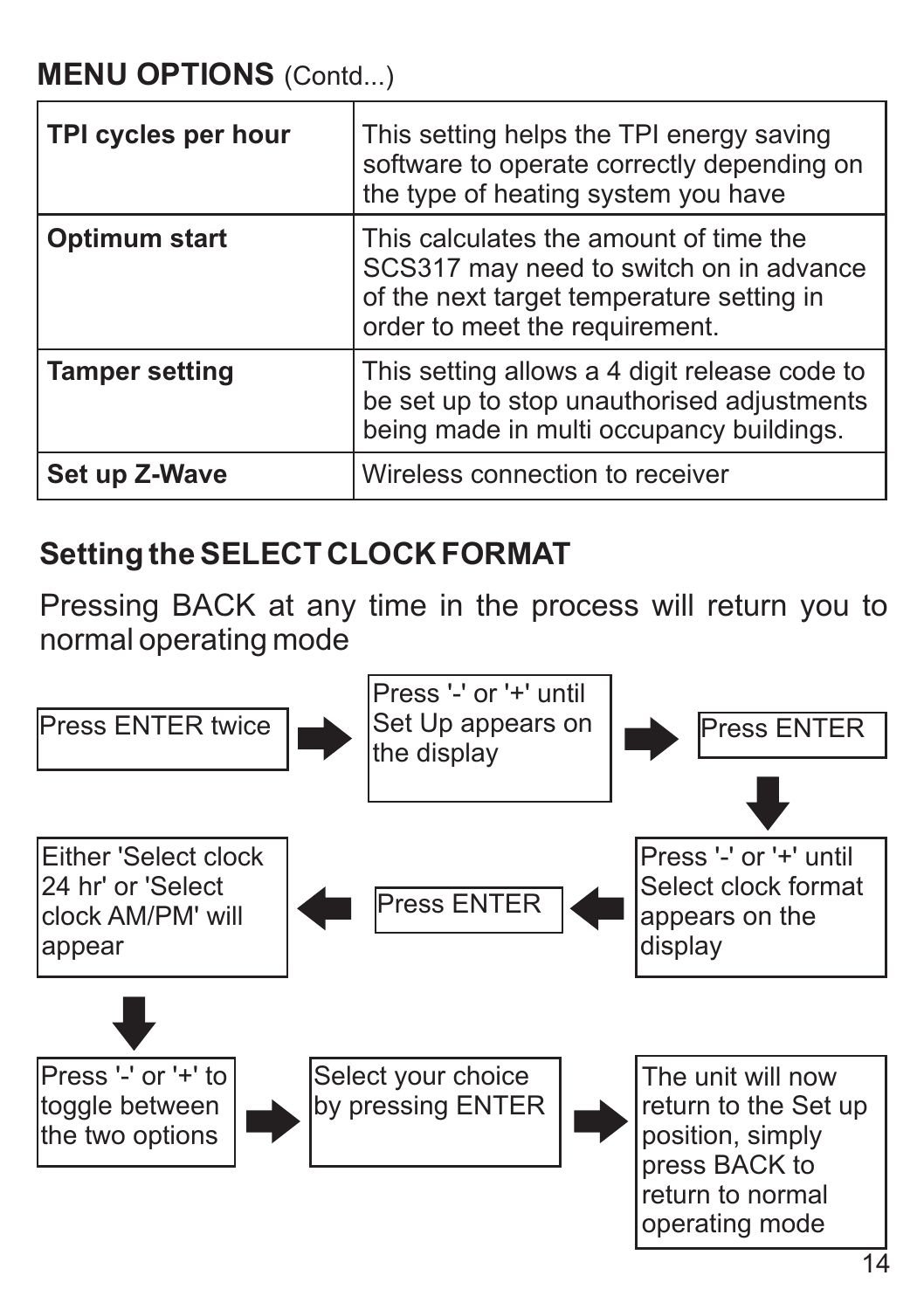# **Setting the DAYLIGHT SAVING**

Pressing BACK at any time in this process will return you to normal operating mode

The default factory setting is for the Daylight saving to be ON.

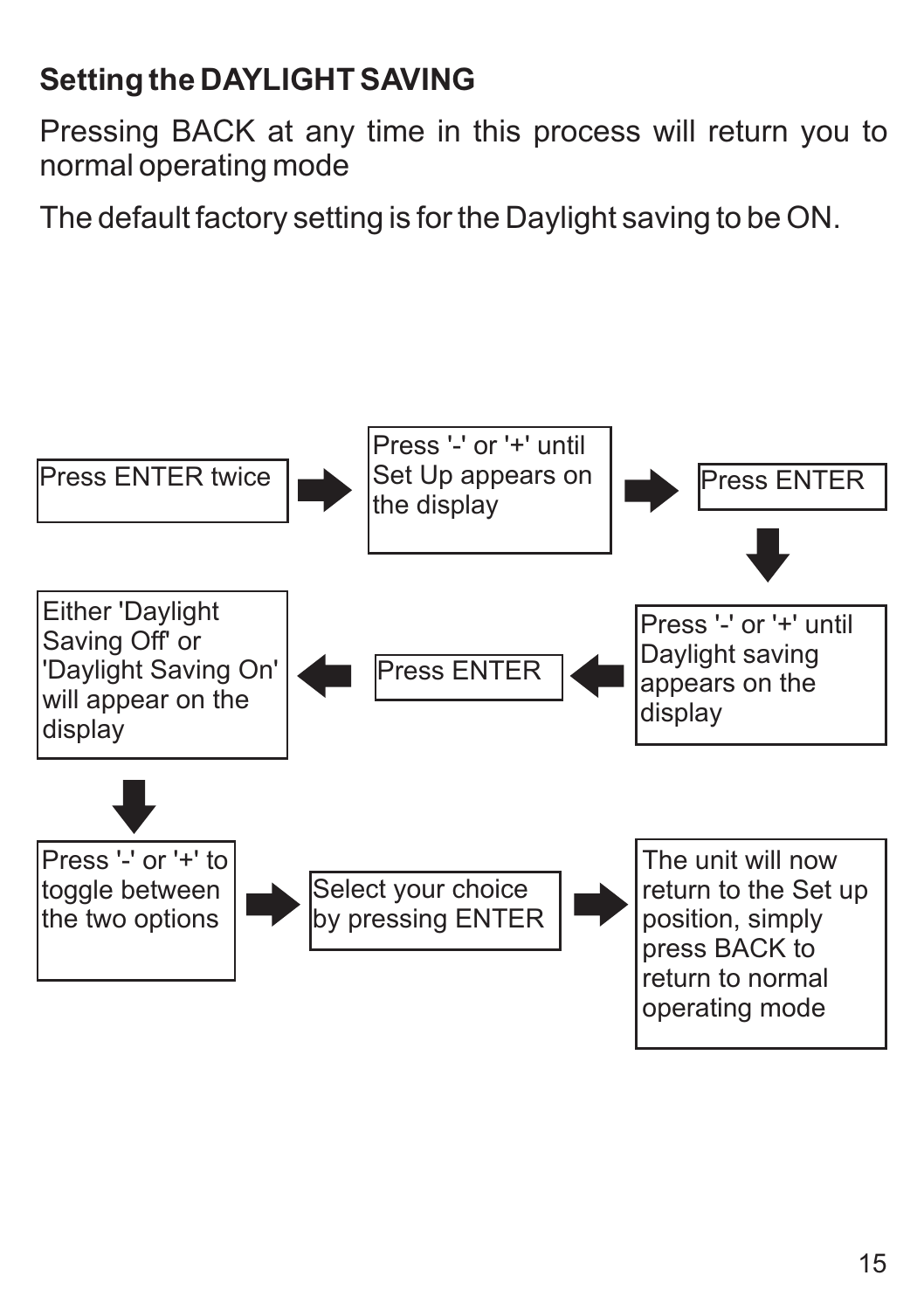# **Setting the STANDBY TEMPERATURE, LOWER TEMPERATURE LIMIT or UPPER TEMPERATURE LIMIT**

Pressing BACK at any time in this process will return you to normal operating mode

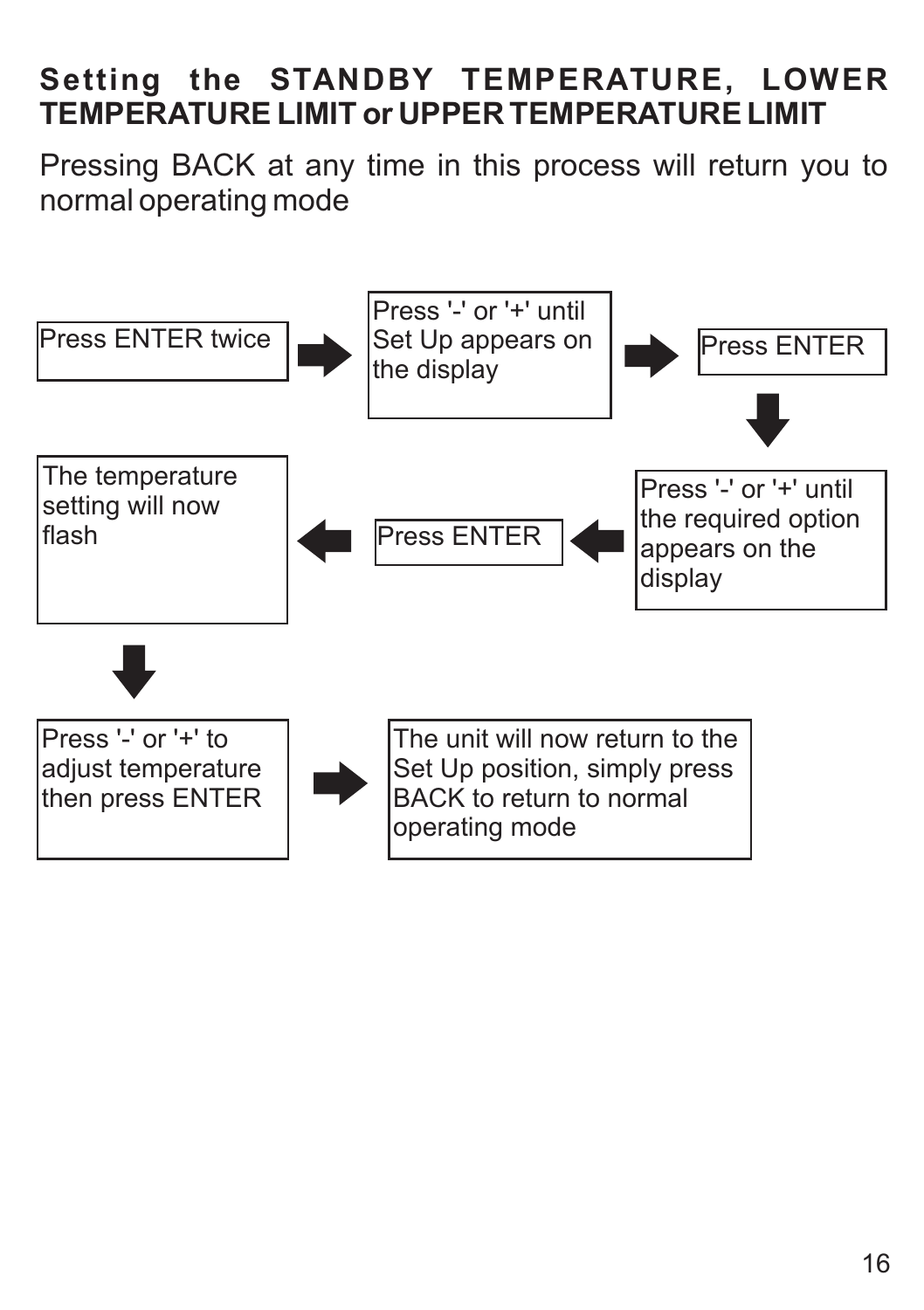# **Setting the TPI cycles**

Pressing BACK at any time in this process will return you to normal operating mode



| Oil Boilers             | 3 cycles per hour  |
|-------------------------|--------------------|
| <b>Gas Boilers</b>      | 6 cycles per hour  |
| Not used                | 9 cycles per hour  |
| <b>Electric Heating</b> | 12 cycles per hour |

This feature would normally be set by your installer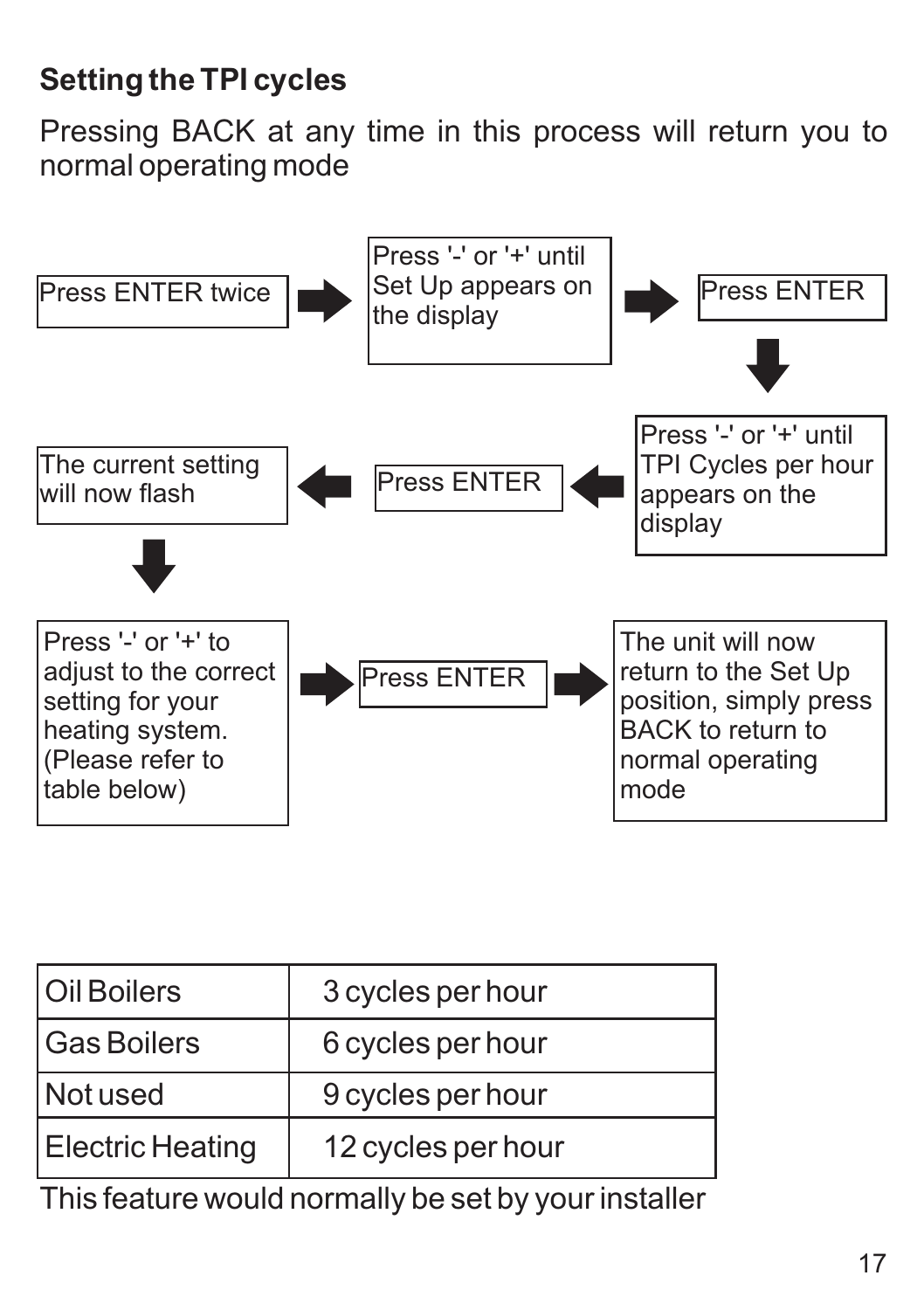# **Setting the OPTIMUM START**

This setting will allow the SCS317 to anticipate the next set temperature and switch on up to two hours in advance to ensure room temperature has been reached by the time the new set temperature applies.

As a consequence the switch on time could take place anywhere between 2 hours and zero before the set time and temperature.

With the optimum start set to OFF the user will need to anticipate the warm up time needed in the programme settings. (Typically the set temperature will be set approx. 1 hour in advance of when it is required)

Pressing BACK at any time in this process will return you to normal operating mode



This feature would normally be set by your installer.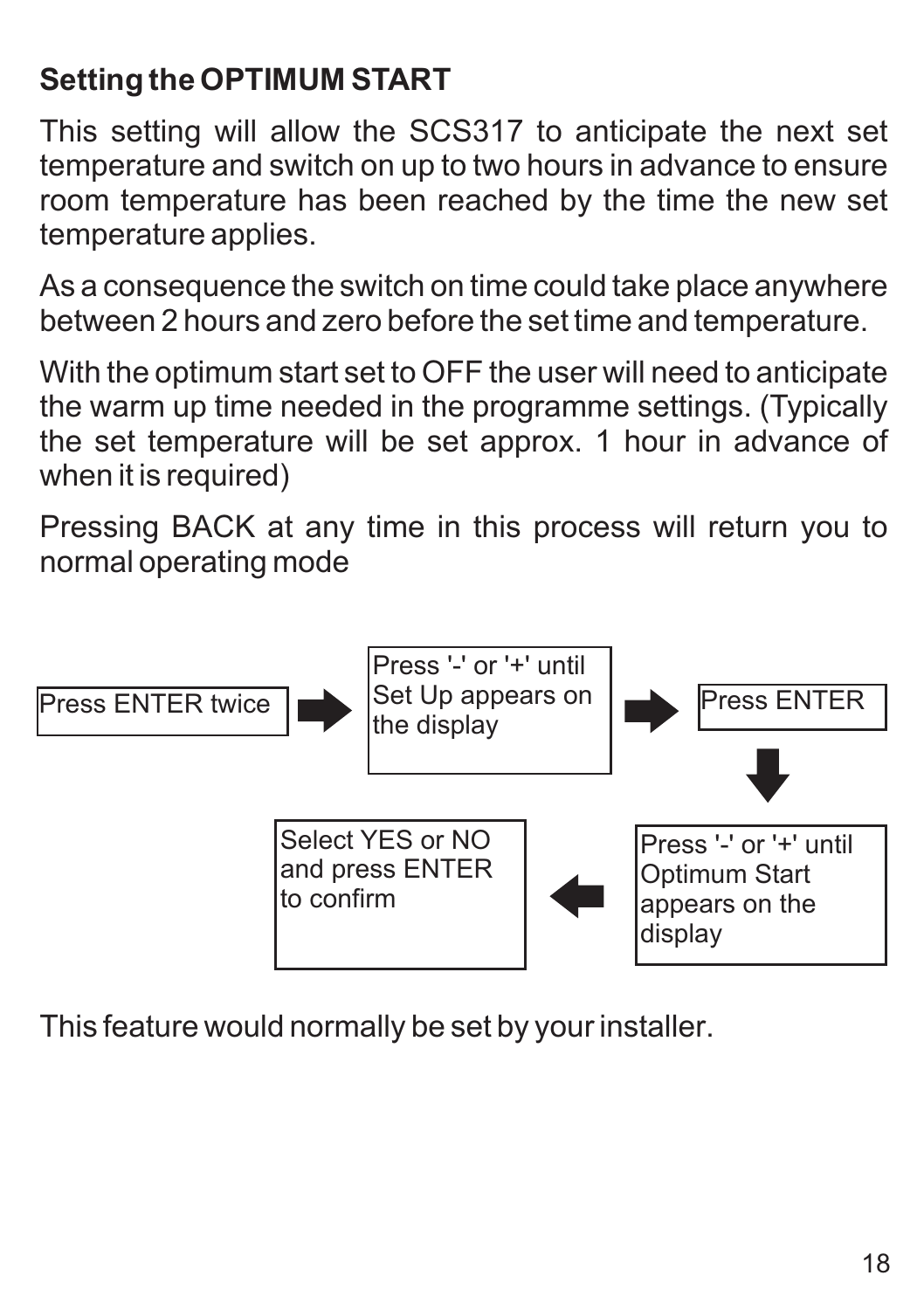# **Setting the TAMPER SETTING**

This setting allows the unit to be locked to the programmes set and can only be reactivated by entering the pin code.

None of the buttons will operate until the security code is entered

Pressing BACK at any time in this process will return you to normal operating mode

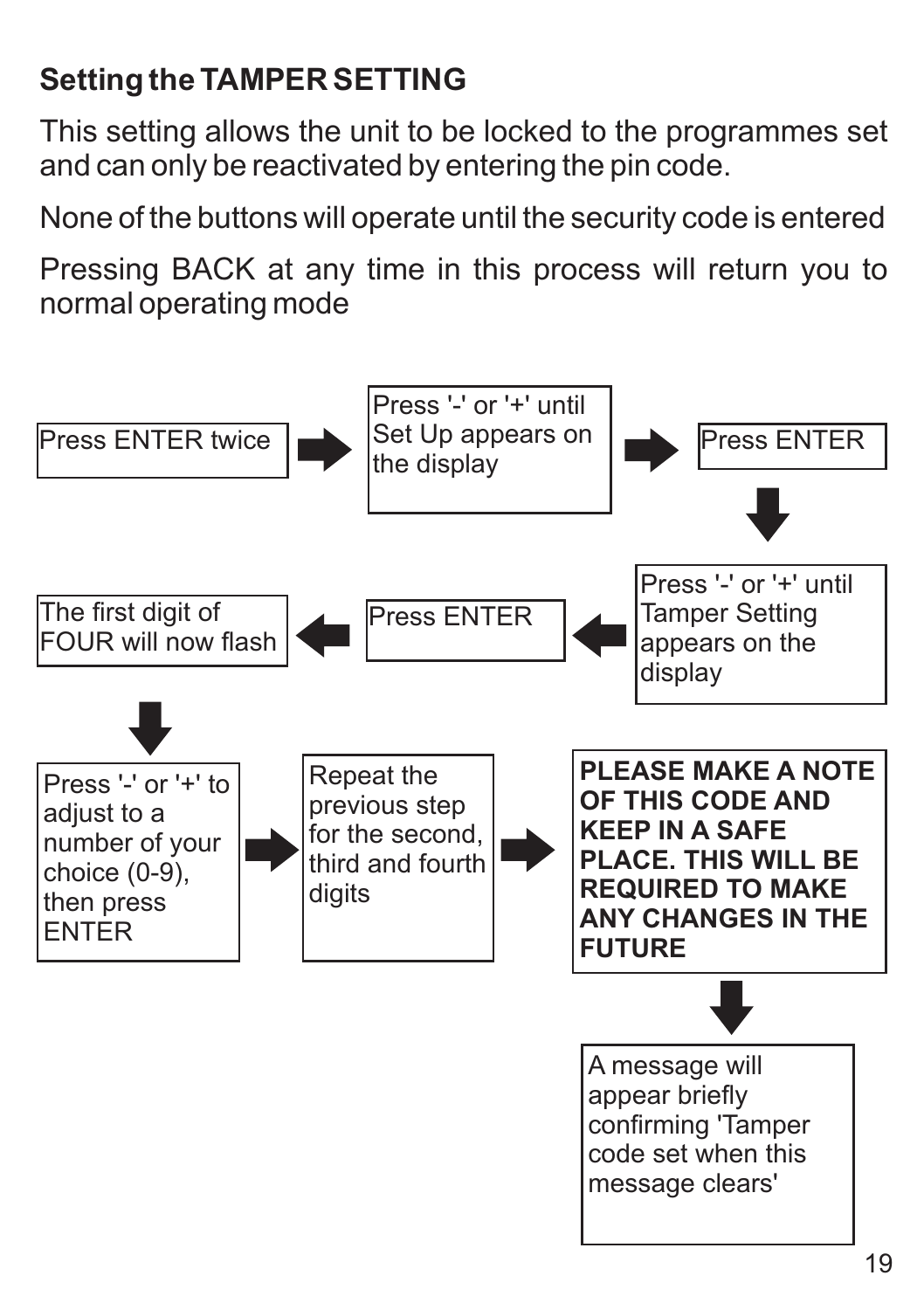# **Cancelling the TAMPER SETTING**

Pressing BACK at any time in this process will return you to normal operating mode

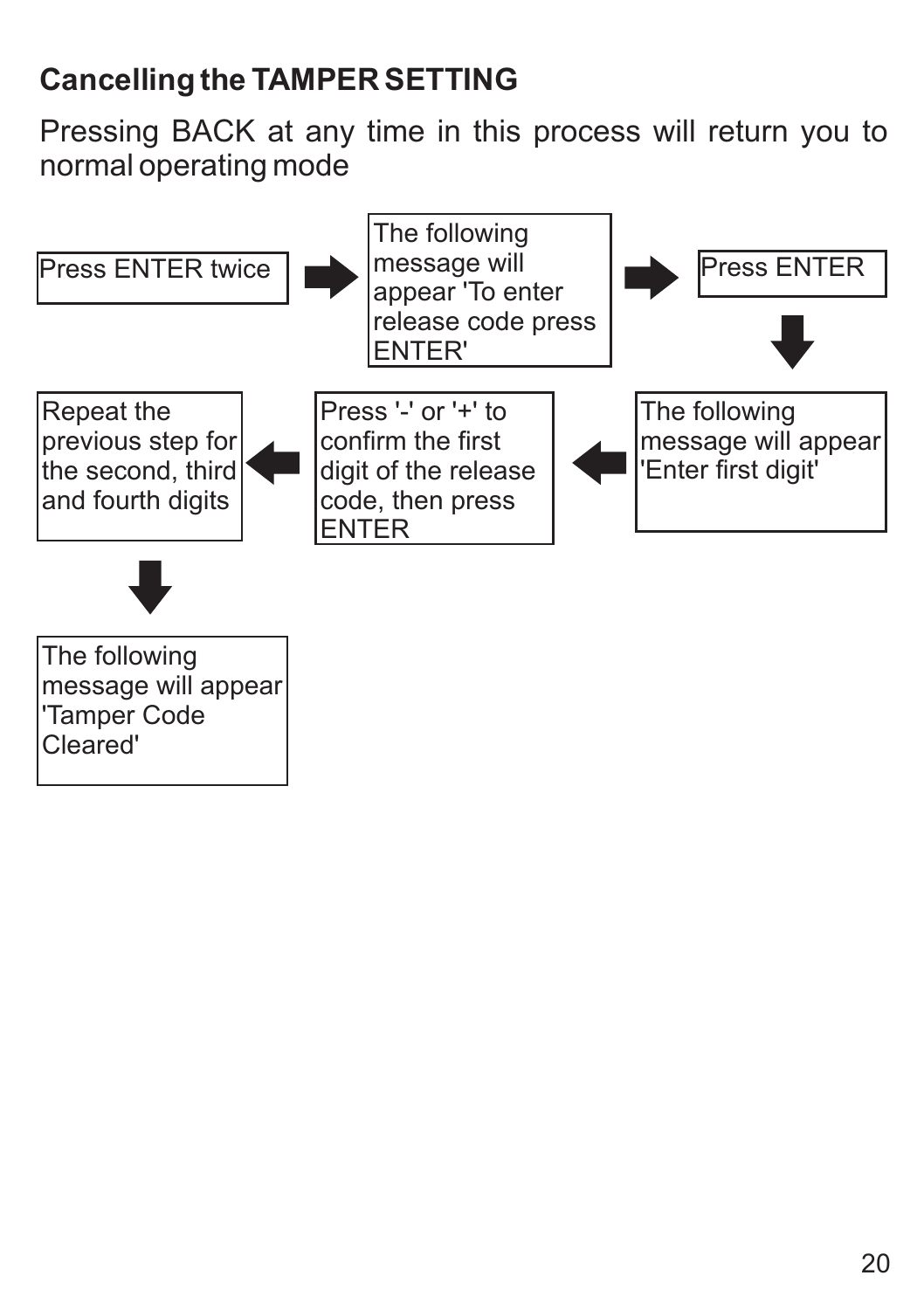# **RESETTING THE SCS317 THERMOSTAT**

Electronic equipment can in some circumstances be affected by electrical interference.

If the display becomes frozen or scrambled simply press both the BACK and ENTER button simultaneously.

Using this procedure will restore the SCS317 to the original factory settings, the Time and Date will remain correct.



# **BATTERY**

The SCS317 thermostat runs on 2 standard AA (Alkaline) non rechargeable batteries and is designed to give a battery life of approximately two years.

There are three stages of warning as the batteries become low in power.

Stage 1 – The battery low symbol will appear in the display

Stage 2 – The words 'Low Battery' will appear in the display for 1 second each time a button is operated

Stage 3 – The unit will switch itself OFF and the message 'Replace Batteries' will appear permanently in the display.

The batteries should be changed at Stage 2 at the latest.